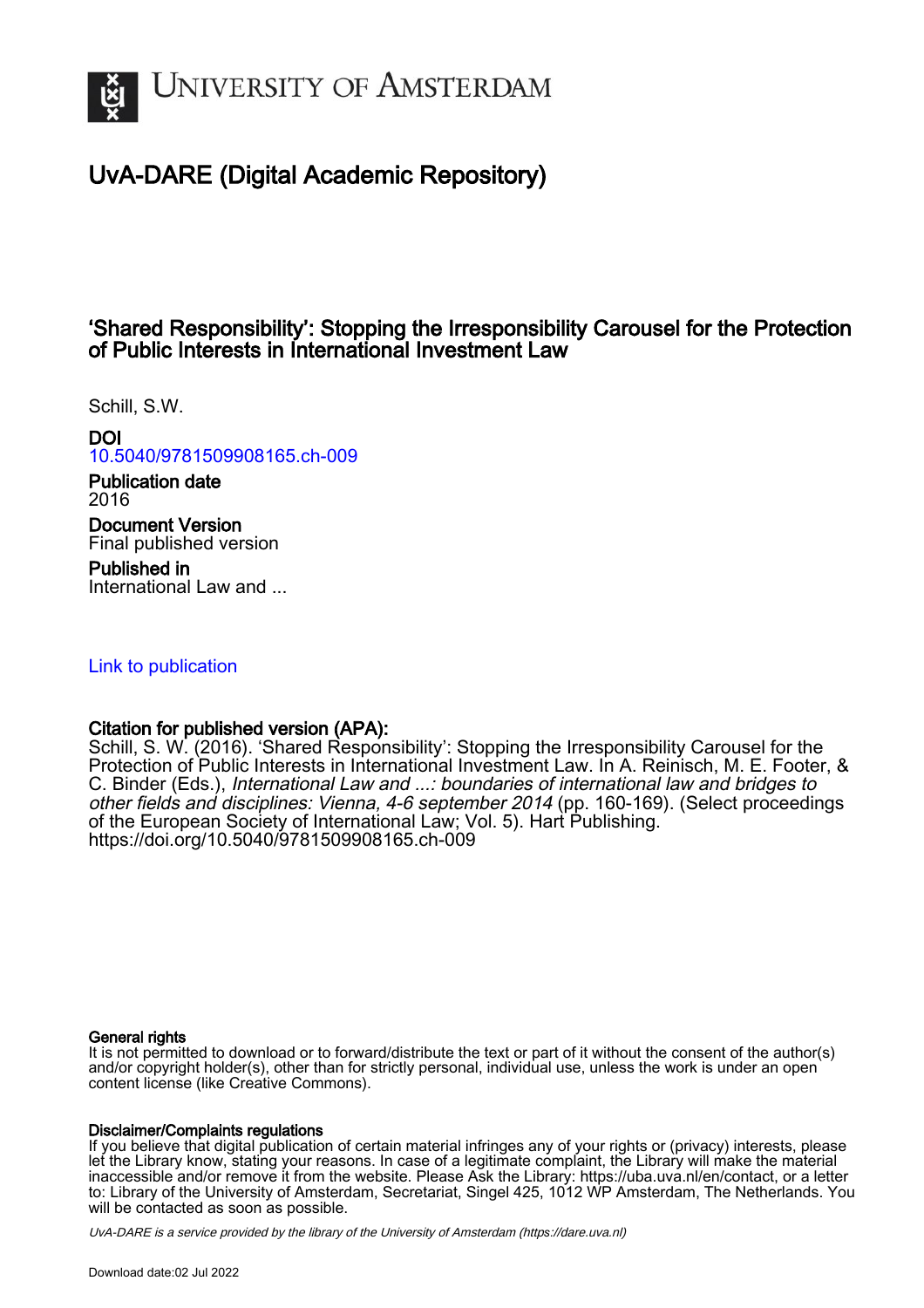#### IV. 'SHARED RESPONSIBILITY': STOPPING THE IRRESPONSIBILITY CAROUSEL FOR THE PROTECTION OF PUBLIC INTERESTS IN INTERNATIONAL INVESTMENT LAW

#### STEPHAN W SCHILL \*

#### **A. Introduction**

The interaction between private and public in international investment law and investor-state arbitration also raises the question of who should be responsible for deciding the boundaries between both, about where to draw the line between investor rights and public interests. Depending on the perspective, this involves either the question of who should ultimately determine the scope of protection of private rights against illegitimate public interference, or who should ensure that legitimate public interests are protected and not hampered due to an over-expansive protection of investor rights. The latter perspective has given rise to the large majority of concerns in the current debates about the 'legitimacy crisis' in international investment law<sup>30</sup> and the future of the investment regime.<sup>31</sup> For this reason, it constitutes the focus of the following remarks. Yet this perspective is also the more interesting one. While it is clear that investment treaties and investment treaty tribunals are given responsibility to protect foreign investors, potentially together with the investor's home state exercising diplomatic protection, it is less clear who is responsible for protecting competing public interests under the existing investment regime and who should be responsible under the future rules that are being considered in the various reform initiatives in the field. $32$ 

of International Investment Law ? '(2009) 9 *Chicago Journal of International Law* 471, 473 (with further references).<br><sup>31</sup> See, inter alia, Roberto Echandi and Pierre Sauvé (eds), *Prospects in International Investment Law* 

and Policy: World Trade Forum (Cambridge University Press, 2013); Armand De Mestral and Céline Lévesque (eds), *Improving International Investment Agreements* (Routledge Chapman & Hall, 2012); Jos éE Alvarez, Kamil Gerard Ahmed, Karl Sauvant and Gabriela del P Vizcaino (eds), *The Evolving International Investment Regime: Expectations, Realities, Options* (Oxford University Press, 2011); Jean E Kalicki and Anna Joubin-Bret (eds), ' Reform of Investor-State Dispute Settlement: In Search of A Roadmap '(2014) 11 *Transnational Dispute Management* (TDM Special); Karl P Sauvant and Federico Ortino, *Improving the International Investment Law and Policy Regime: Options for the Future* (Ministry for Foreign Affairs of Finland, 2013).

 $32$  See eg the work done by the United Nations Conference on Trade and Development (UNCTAD). UNCTAD, *World Investment Report 2012 — Towards a New Generation of Investment Policies* (United Nations Publication, 2012) 97ff; UNCTAD, *World Investment Report 2013 — Global Value Chains: Investment and Trade for Development* (United Nations Publication, 2013) 110ff; UNCTAD, *World Investment Report 2014 — Towards a New Generation of Investment Policies* (United Nations

<sup>\*</sup> Stephan W Schill, Dr iur (Frankfurt am Main, 2008); LLM (New York University, 2006); LLM (Augsburg, 2002) is Professor of International and Economic Law and Governance at the University of Amsterdam and Principal Investigator in the ERC-project on ' Transnational Private-Public Arbitration as Global Regulatory Governance: Charting and Codifying the Lex Mercatoria Publica' (LexMercPub, Grant agreement no 313355). He is admitted to the Bar as a German Rechtsanwalt and as Attorney-at-Law (New York) and a Member of the List of Conciliators of the International Centre for Settlement of Investment Disputes.<br><sup>30</sup> See Charles N Brower and Stephan W Schill, 'Is Arbitration a Threat or a Boon to the Legitimacy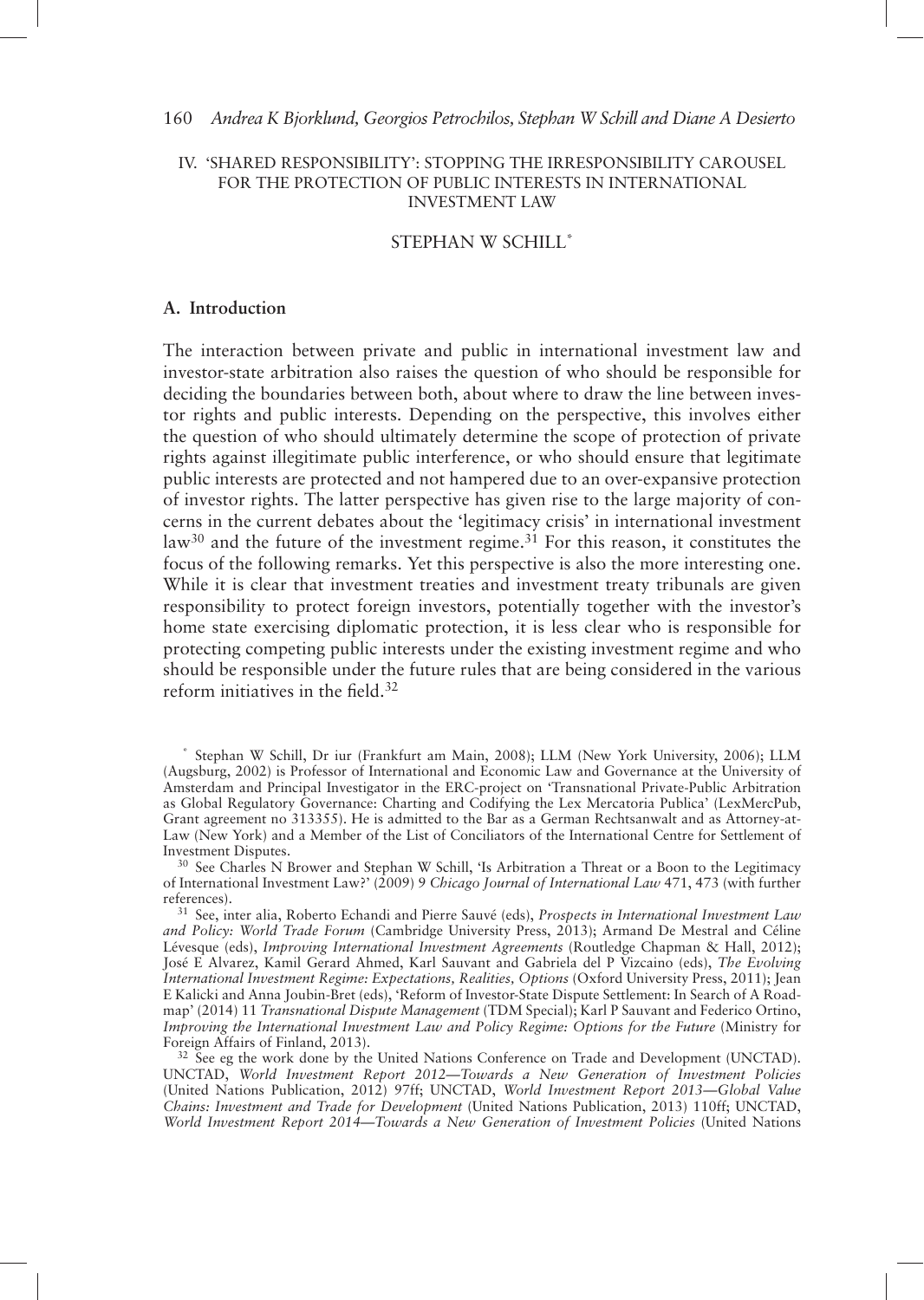#### *Investment Law at the Crossroads* 161

Potential candidates for the responsibility to protect public interests are arbitral tribunals, home states, host states, or international organisations active in the field of foreign investment. Yet when considering who is responsible — both *de lege lata* as well as *de lege ferenda*—we face a significant collective action problem that arises out of the decentralised structure of international investment law and investor-state arbitration, in which every class of actors is able to pass on the responsibility for protecting public interests to another class of actors. To address this collective action problem, I suggest having recourse to the idea of ' shared responsibility 'of all actors involved in protecting public interests. This concept is not used in the technical sense of the law on state responsibility or the responsibility of international organisations as referring to the secondary norms governing the consequences of a breach of international law, but rather to indicate that we need to develop conceptual approaches that allow us to consider primary obligations for the protection of public interests that no class of actors in the international investment regime can escape. 33

In the following remarks, I will not deal in detail with how the idea of shared responsibility should be operationalised in international investment law. I will only present its contours and the *problématique* to which it reacts. For this purpose, I will first turn to the characteristics of the structure of the investment regime: while it is decentralised and heterarchical, it nevertheless has significant governance effects that are able to impact public interests and, therefore, are in need of protection. Second, I will turn to the difficulties the decentralised structure poses in attributing responsibility for the protection of public interests from a practical point of view: it can result in what I call an 'irresponsibility carousel' that makes it difficult, if not impossible, to hold a specific class of actors, or in fact any actor, responsible for protecting the public interest. Finally, I will introduce the idea of ' shared responsibility 'as a solution to conceptualise the duty of all actors involved to protect public interests.

#### **B. Governance Structure of International Investment Law and Impact on Public Interests**

Analysing who should decide about the protection of public interests is closely connected, and has to respond, to the structure of international investment law and investor-state dispute settlement. This structure is decentralised and heterarchical. 34

Publication, 2014) 126ff. Similarly, the Organisation for Economic Co-operation and Development (OECD) is engaged in reform activities. See eg David Gaukrodger and Kathryn Gordon, 'Investor-State Dispute Settlement: A Scoping Paper for the Investment Policy Community '(2012) OECD Working Papers on International Investment 2012/3 available at dx.doi.org/10.1787/5k46b1r85j6f-en. For further information on the OECD's activities in international investment law, see www.oecd.org/daf/inv/ investment-policy/oecdworkoninternationalinvestmentlaw.htm .

<sup>&</sup>lt;sup>33</sup> My use of the notion thus differs from the same notion used by André Nollkaemper and Dov Jacobs, ' Shared Responsibility in International Law: A Conceptual Framework '(2013) 34 *Michigan Journal of International Law* 359, even though I share a similar motivation, namely to address collective action problems. 34 See Stephan W Schill, *The Multilateralization of International Investment Law* (Cambridge

University Press, 2009) 281-93.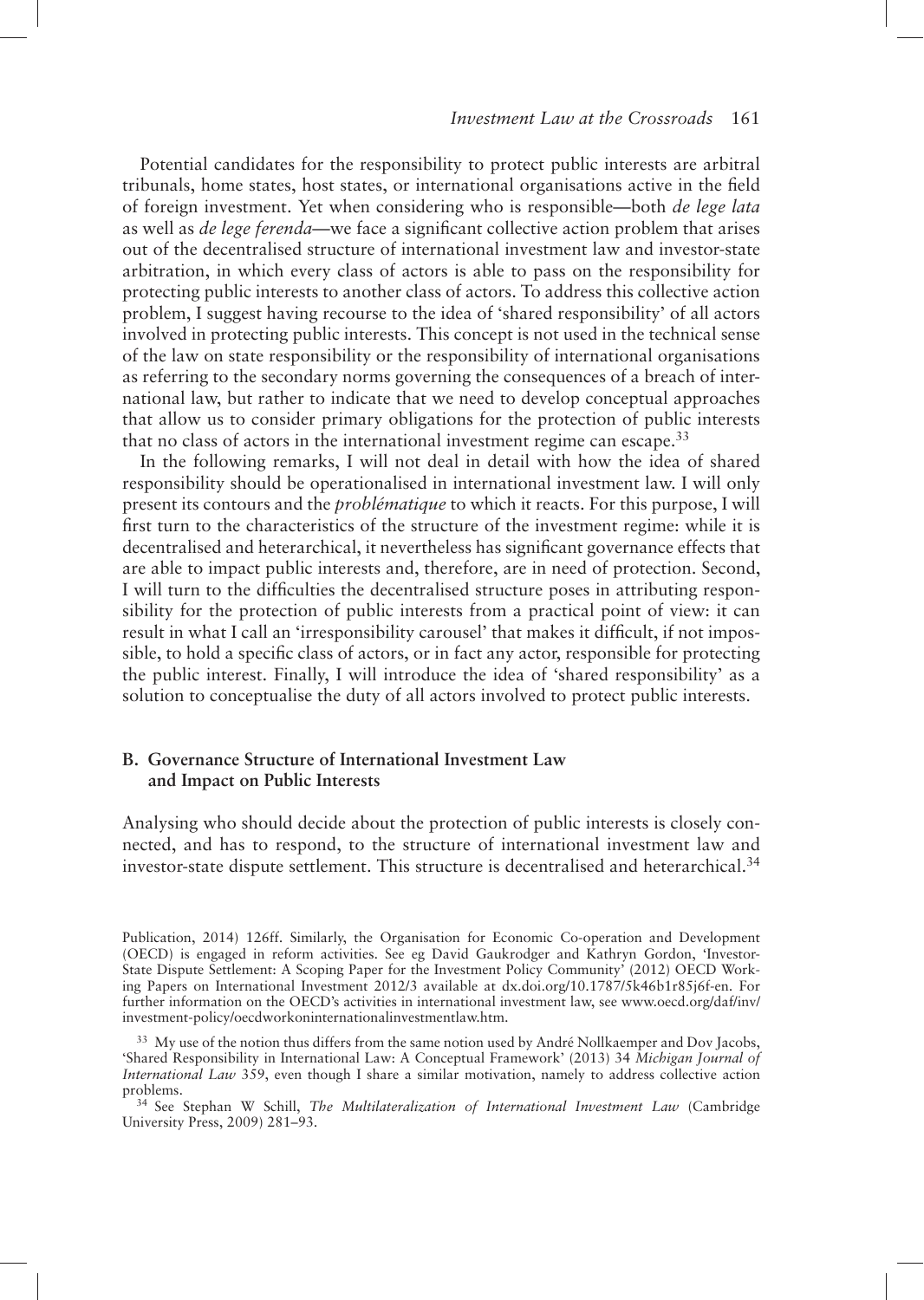The governing law is based largely on bilateral treaties, not a single multilateral framework; it is implemented not by a centralised dispute settlement body but by one-off arbitral tribunals, which are constituted under a variety of institutional rules and apply different rules of procedure;<sup>35</sup> and finally, there is formal review of arbitral decision-making in set-aside or annulment proceedings as well as the enforcement of awards, depending on the applicable institutional rules, which is in the hands of ad hoc annulment committees and/or domestic courts.<sup>36</sup> In international investment law, we therefore face a multi-actor structure, or network, without hierarchical order among the actors and without a clearly discernible centre.

Notwithstanding this decentralised structure, international investment law as a whole, and investor-state arbitration in particular, have governance effects.<sup>37</sup> These effects are due to the fact that decisions and awards by investment treaty tribunals become public, and thereby are able to, and actually do, function as precedents in other investment arbitrations somewhat independently of which investment treaty concretely applies. 38 In addition, the relatively close-knit community of investment arbitrators, which has developed its own epistemic, or interpretive culture, and comprises a core of particularly influential 'elite arbitrators',<sup>39</sup> exercises a pull towards

<sup>35</sup> Most investment treaty arbitrations take place under the Convention on the Settlement of Investment Disputes Between States and Nationals of Other States (adopted 18 March 1965, entered into force 14 October 1966) 575 UNTS 159 (ICSID Convention). Other procedural rules that regularly apply, depending on the agreement of the parties and/or the consent in an investment treaty, are the Rules Governing the Additional Facility for the Administration of Proceedings by the Secretariat of the International Centre for Investment Disputes (ICSID Additional Facility Rules) (latest version effective as of 10 April 2006) reprinted in 'ICSID Additional Facility Rules' Document ICSID/11 (April 2006) available at icsid. worldbank.org/apps/ICSIDWEB/icsiddocs/Documents/AFR\_English-final.pdf, the United Nations Conference on International Trade Law (UNCITRAL) Arbitration Rules (the original 1976 version, the revised version of 2010, and the latest version of 2013 incorporating the UNCITRAL Rules on Transparency for Treaty-Based Investor-State Arbitration are available at www.uncitral.org/uncitral/en/uncitral\_texts/ arbitration/2010Arbitration\_rules.html; the Rules of Arbitration of the Arbitration Institute of the Stockholm Chamber of Commerce (SCC Arbitration Rules) (the latest version adopted 1 January 2010 and previous versions, are available at www.sccinstitute.com/dispute-resolution/rules/ ; the Rules of Arbitration of the International Chamber of Commerce (ICC Arbitration Rules) (the latest version in force as of 1 January 2012) are available at www.iccwbo.org/Data/Documents/Buisness-Services/Dispute-Resolution-Services/Mediation/Rules/2012-Arbitration-Rules-and-2014-Mediation-Rules-ENGLISH-version/ , or ad hoc arbitration. Cf Rudolf Dolzer and Christoph Schreuer, *Principles of International Investment* 

<sup>36</sup> In arbitrations under the ICSID Convention the only remedy against an arbitral award is an application for annulment pursuant to Art 52 ICSID Convention. ICSID awards have to be recognised and enforced in all member states of the Convention; see Art 54 ICSID Convention. In non-ICSID arbitration, the remedies against arbitral awards depend on the law applicable at the place of arbitration. Recognition and enforcement is usually governed by the United Nations Convention on the Recognition and Enforcement of Foreign Arbitral Awards (adopted 10 June 1958, entered into force 7 June 1959) 330 UNTS 38 (New York Convention) Art V(2)(b). In this context, domestic courts play a more prominent, but still limited role, as compared to ICSID arbitrations.

<sup>37</sup> See further, Benedict Kingsbury and Stephan W Schill, 'Investor-State Arbitration as Governance: Fair and Equitable Treatment, Proportionality, and the Emerging Global Administrative Law 'in Albert Jan van den Berg (ed), *50 Years of the New York Convention: ICCA International Arbitration Conference*

<sup>38</sup> On the use and function of precedent in investment treaty arbitration see Schill (n 34) 321–57.<br><sup>39</sup> The classic analysis of the sociological composition of international arbitration has been presented by Yves Dezalay and Bryant G Garth, *Dealing in Virtue — International Commercial Arbitration and the Construction of a Transnational Legal Order* (University of Chicago Press, 1996). How the arbitration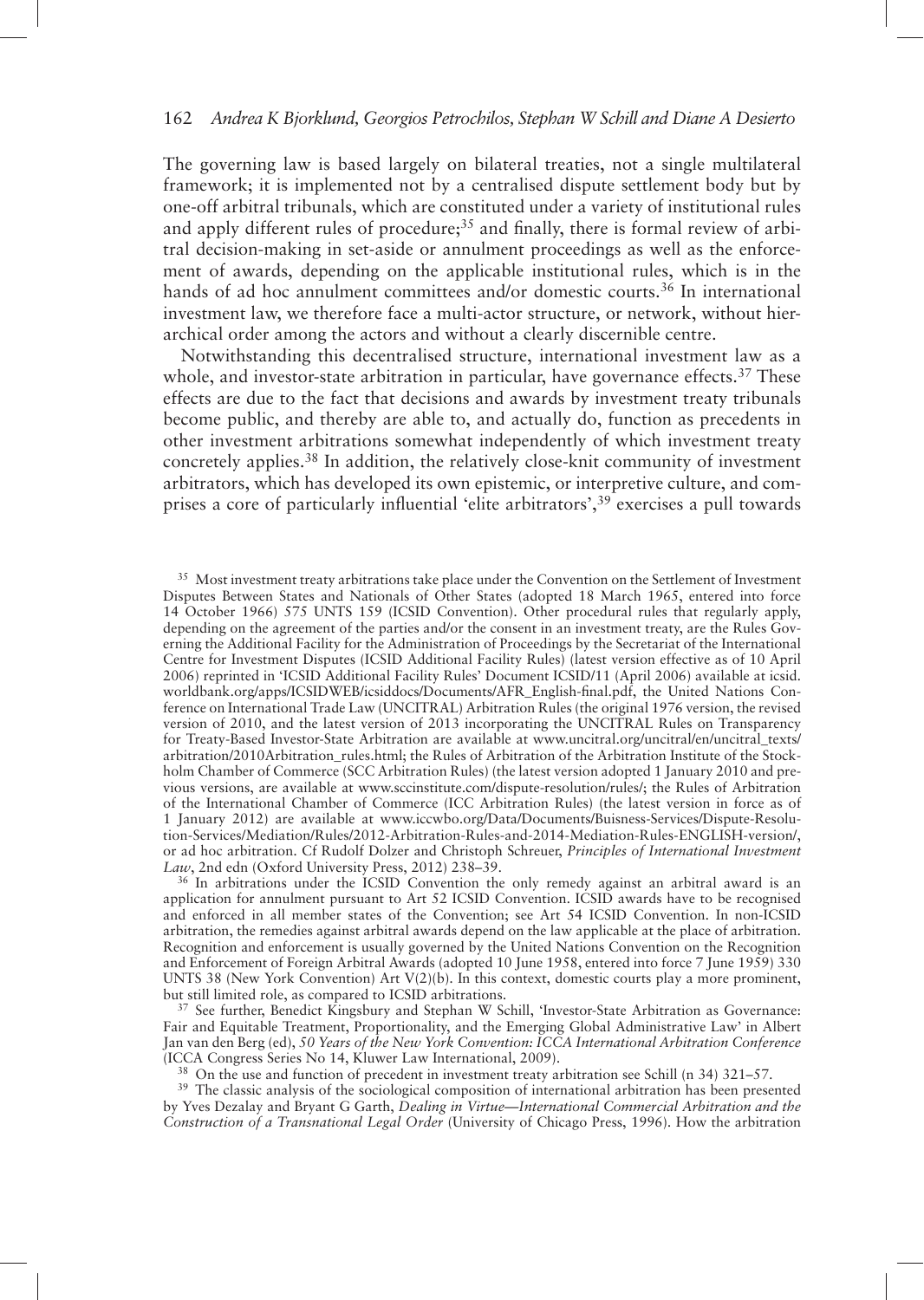convergence, rather than divergence. These factors not only contribute to international investment law constituting a relatively uniform regime for the governance of investor-state relations despite its decentralised structure; they also enable arbitrators as a group to nudge investment treaty jurisprudence in a certain direction.<sup>40</sup> This is all the more important considering that the investment regime exercises pressure on all branches of government at the domestic level to comply with the state's investment treaty obligation by granting monetary compensation and damages in cases of breach.

The governance structure of international investment law raises a number of concerns for the protection of public interests. First, problems for the protection of public interests can arise because of the lack of sufficiently hierarchical and centralised governance structures. After all, the fragmentation of investment law into a myriad treaties and their application by one-off dispute settlement bodies actually creates, or at least risks creating, inconsistencies in and a lack of predictability in the governing law. 41 This can be harmful for the protection of public interests because governments may refrain from regulating in the light of unforeseeable liability risks.<sup>42</sup>

Second, problems for the protection of public interests stem from the asymmetric nature of investment treaties that protect foreign investments against government interference without, in most cases, mentioning host state rights or competing non-economic concerns, and from only giving foreign investors, not host states, nor affected third parties, the right to bring claims for breach of treaty in investment treaty arbitration. 43

Third, the mechanism of party-appointment of arbitrators leads to different dispute-resolvers than those who would otherwise be appointed in a state-only system.

- 
- 

<sup>40</sup> On law-making by arbitrators through precedent see Schill (n 34) 332–38.<br><sup>41</sup> Examples of such inconsistencies can be found in Schill (n 34) 282–87, 339–55.<br><sup>42</sup> On this notion in the context of investment law, see K Threat of Arbitration: A View from Political Science 'in Chester Brown and Kate Miles (eds), *Evolution in Investment Treaty Law and Arbitration* (Cambridge University Press, 2011) 607; Christian Tietje and Freya Baetens, 'The Impact of Investor-State-Dispute Settlement (ISDS) in the Transatlantic Trade and Investment Partnership<sup>5</sup> (Study prepared for: Minister for Foreign Trade and Development Cooperation [and] Ministry of Foreign Affairs, the Netherlands, Reference: MINBUZA-2014.78850, 2014) paras 66 – 86, available at www.rijksoverheid.nl/bestanden/documenten-en-publicaties/rapporten/2014/06/24/ the-impact-of-investor-state-dispute-settlement-isds-in-the-ttip/the-impact-of-investor-state-disputesettlement-isds-in-the-ttip.pdf. Notably, regulatory chill is not necessarily connected to inconsistent decision-making but may result more generally from a lack of clarity in the applicable law, but cases of inconsistent decision-making decrease predictability and therefore increase the potential for governments

<sup>43</sup> On the asymmetric nature of investment treaties, see Jochen von Bernstorff, 'Reflections on the Asymmetric Rule of Law in International Relations '(2010) 3 *Select Proceedings of the European Society*  of International Law 381, 382-83; Benedict Kingsbury, 'International Courts: Uneven Judicialization in Global Order 'in James Crawford and Martti Koskenniemi (eds), *The Cambridge Companion to International Law* (Cambridge University Press, 2012) 203, 211-12.

community's esprit de corps translates into legal culture is discussed in Joshua Karton, *The Culture of International Arbitration and the Evolution of Contract Law* (Oxford University Press, 2013). On the structure of the network of arbitrators and the importance of a relatively small number of individuals in this network, see Sergio Puig, 'Social Capital in the Arbitration Market' (2014) 25 *European Journal of International Law* 387.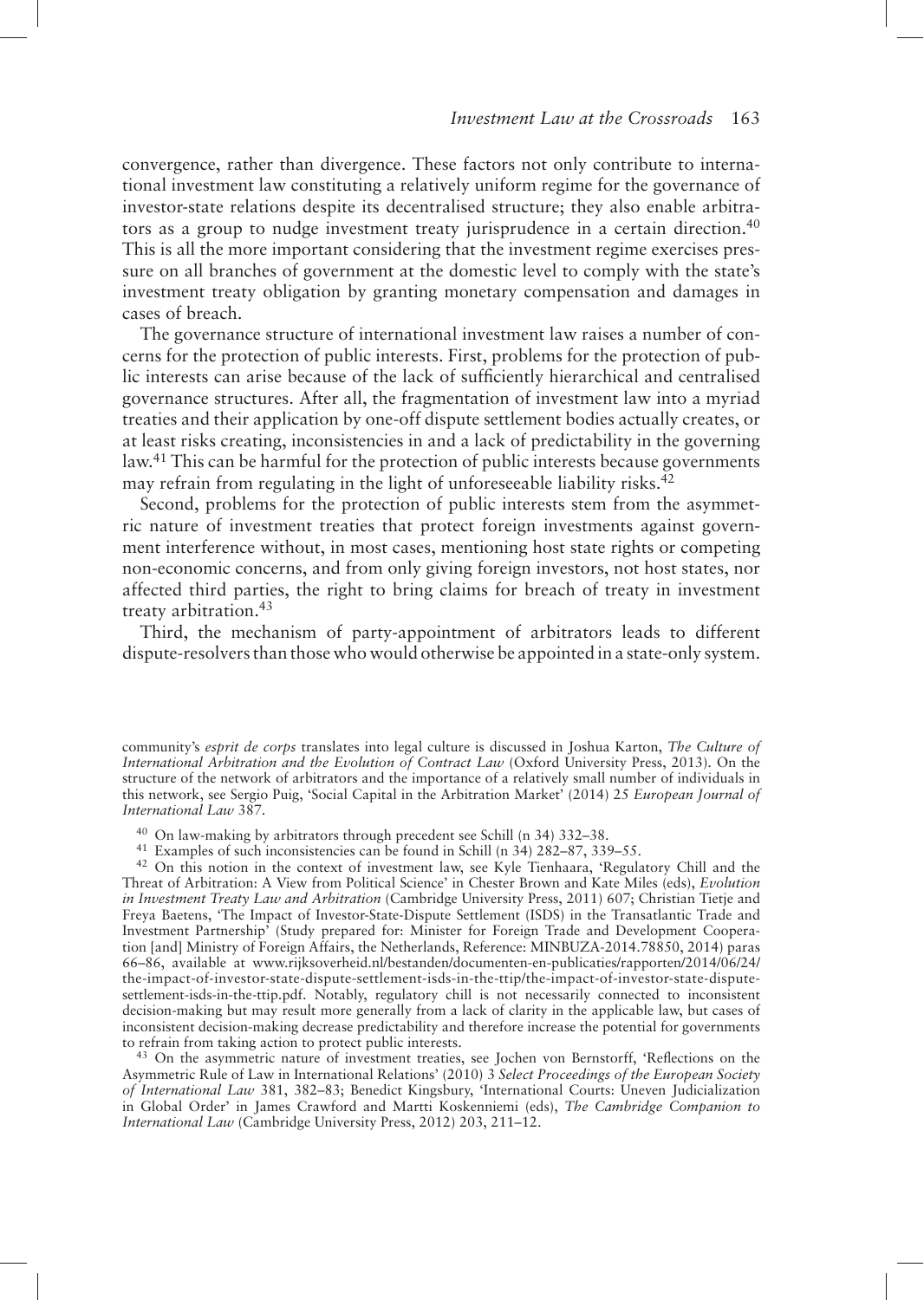It is certainly difficult to argue that the appointment mechanism, as some claim,  $44$ generally leads to a pro-investor bias in investment treaty arbitration, given that both the state's nominee as well as the chair or president of the tribunal will usually have been appointed with the consent of the respondent.<sup>45</sup> This notwithstanding, the dynamic of a tribunal's decision-making, in particular in deliberations and reasoning, and hence the outcome of a decision, will certainly be influenced by the investor's nominee who may, but need not, be chosen for his preference for private, rather than public interests. Finally, the sociological composition of the group of investment treaty arbitrators, in particular the background of many of them in international commercial arbitration, may be a ground to fear that their decision-making is less public interest-minded than that of tenured judges in national or international courts. 46

#### **C. The Irresponsibility Carousel in International Investment Law**

All of the above illustrates that the public interests may be significantly affected in international investment law and arbitration. Yet, when considering which actors have a responsibility to protect public interests in international investment relations, the decentralised structure of the regime causes considerable headache. After all, the structure makes it difficult, if not impossible, to pinpoint a specific actor, or a class of actors, that can be effectively held responsible for protecting the public interest. Instead, the decentralised structure of international investment law risks leading to an irresponsibility carousel, where everybody who is asked to assume responsibility for protecting the public interest points to somebody else as being in charge. This is a textbook-like collective action problem. 47

In fact, we can witness the irresponsibility carousel going round in the current practice of international investment law and arbitration. Some arbitrators and arbitral tribunals, when confronted with the charge of giving too little weight to public interests, may point out that they are only applying the governing law, suggesting that if there is insufficient protection of public interests it is of the contracting states' making. After all, states are responsible for making treaties that only

<sup>44</sup> For this claim, see Gus Van Harten, *Investment Treaty Arbitration and Public Law* (Oxford University Press, 2007) 167-75; Gus Van Harten, 'Investment Treaty Arbitration, Procedural Fairness, and the Rule of Law 'in Stephan W Schill (ed), *International Investment Law and Comparative Public Law* (Oxford University Press, 2007) 627, 628, 648; Pia Eberhardt and Cecilia Olivert, *Profi ting from Injustice: How Law Firms, Arbitrators and Financiers Are Fuelling an Investment Arbitration Boom* (Corporate Europe Observatory and the Transnational Institute, 2012) available at www.tni.org/files/ download/profitingfrominjustice.pdf.<br><sup>45</sup> Susan Franck's work suggests that the claimed bias cannot be sustained when empirically analysing

the outcome of investment treaty arbitrations, see Susan D Franck, 'Empirically Evaluating Claims About Investment Treaty Arbitration' (2007) 86 *North Carolina Law Review* 1; Susan D Franck, 'Development and Outcomes of Investment Treaty Arbitration' (2009) 50 Harvard International Law Review 436.

<sup>&</sup>lt;sup>46</sup> For the impact of professional socialisation on decision-making, see Stephan W Schill, 'W(h)ither Fragmentation? On the Literature and Sociology of International Investment Law' (2001) 22 *European* Journal of International Law 875.

<sup>&</sup>lt;sup>47</sup> See Nollkaemper and Jacobs (n 33) 391–92.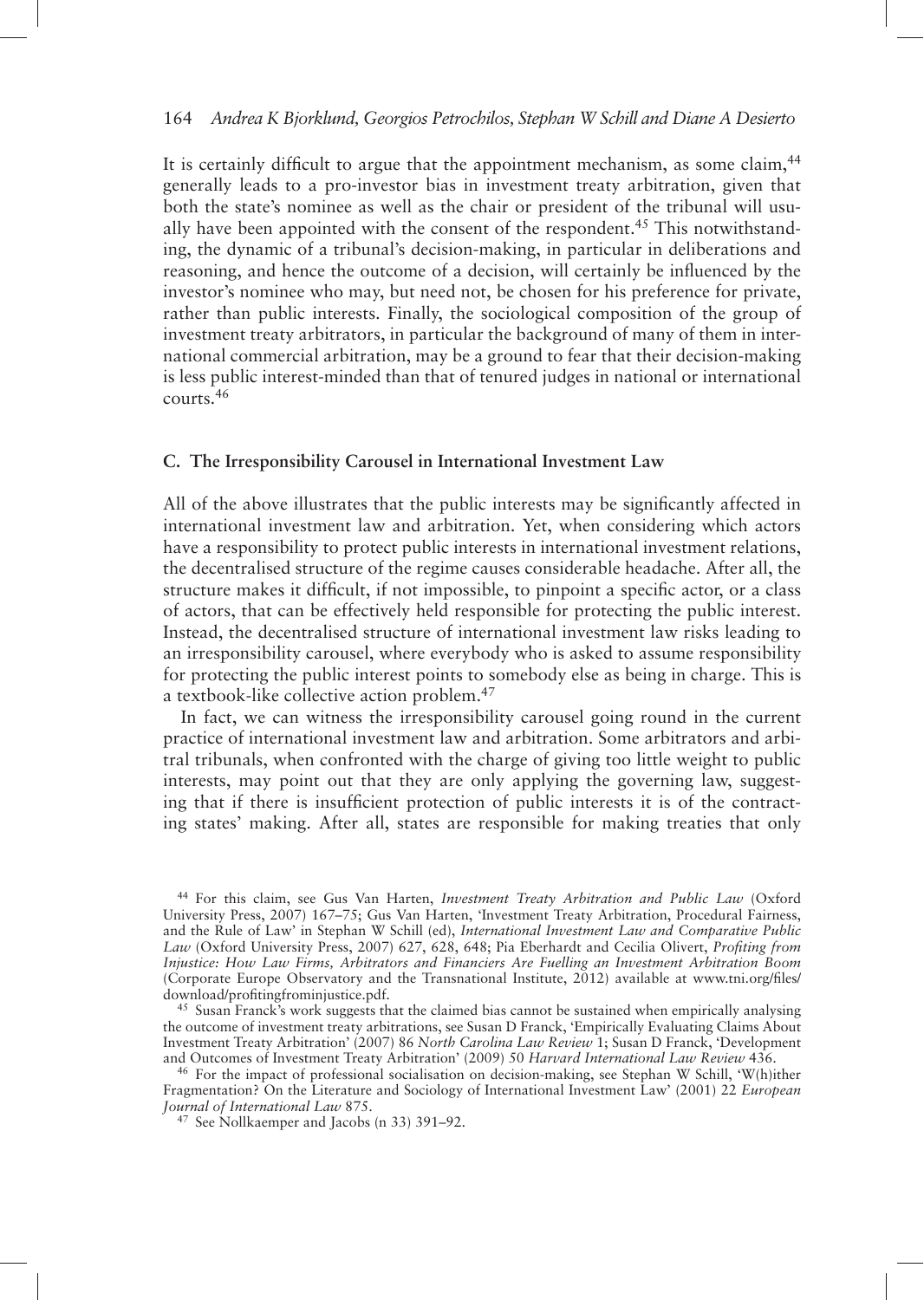explicitly mention the protection of foreign investment, but hardly refer to competing rights and public interests. Some tribunals even appear to deny responsibility for the entire system of international law and instead emphasise that they are only serving the disputing parties in settling an individual dispute without regard to the overall system. 48 Systemic considerations for the protection of public interests are thus shunned.

Host states whose measures protecting public interests are scrutinised as to their conformity with investment treaty disciplines equally pass on their responsibility for protecting public interests by pointing to the circumstances they are in. Not only do many of them not have well-working domestic institutions that could protect public interests effectively, such as the protection of consumers, the environment, or labour standards; they also point to the structural constraints they suffer due to the decentralised structure of investment law. One such argument emphasises host states ' competition in attracting foreign investment with other capital-importing countries. This competition, in turn, is said to lead to a race to the bottom and requires capitalimporters to lower the protection of the public interest and restrict taxation. 49 This puts them, they claim, in a weak bargaining position in relation to capital-exporting states and to investors.<sup>50</sup> In this view, it would be home states, through domestic regulation of outward investment, or the international community as a whole, through concluding a multilateral treaty, who are responsible for protecting public interests effectively.

Home states, however, equally do not necessarily feel responsible for taking principal responsibility for protecting public interests. Instead, they may point to host states as the main bearers of responsibility. After all, what constitutes a public

48 See eg *GEA Group Aktiengesellschaft v Ukraine*, ICSID Case No ARB/08/16, Award (31 March 2011) para 90: 'The Tribunal has carefully reviewed the pleadings, evidence and legal authorities submitted by the Parties and has relied exclusively on those in the analysis below. This applies in particular to legal authorities, as the Tribunal adheres to the principle that it should remain within the confines of the debate between the Parties. Thus, this Award is a decision in the dispute as pleaded between the Parties, and the Tribunal will not address arguments that have not been raised by them. '

*RosInvestCo UK Ltd v Russian Federation*, SCC Case No V 079/2005, Award on Jurisdiction (October 2007) para 137 stressing that 'it is the primary function of this Tribunal to decide the case before it rather than developing further the general discussion on the applicability of MFN clauses to dispute-settlementprovisions. 'Other tribunals, by contrast, stress the importance of embedding their decision-making and reason-giving in a broader framework that aims at creating convergence in investment treaty jurisprudence. See eg Saipem SpA v People's Republic of Bangladesh, ICSID Case No ARB/05/07, Decision on Jurisdiction and Provisional Measures (21 March 2007) para 67: ' The Tribunal considers that it is not bound by previous decisions. At the same time, it is of the opinion that it must pay due consideration to earlier decisions of international tribunals. It believes that, subject to compelling contrary grounds, it has a duty to adopt solutions established in a series of consistent cases. It also believes that, subject to the specifics of a given treaty and of the circumstances of the actual case, it has a duty to seek to contribute to the harmonious development of investment law and thereby to meet the legitimate expectations of the community of States and investors towards certainty of the rule of law.

<sup>49</sup> For this argument, see Andrew T Guzman, 'Why LDCs Sign Treaties that Hurt Them: Explaining the Popularity of Bilateral Investment Treaties '(1998) 38 *Virgina Journal of International Law* 639. On competition as the driving factor for the spread of BITs see further, Zachary Elkins, Andrew T Guzman and Beth Simmons, 'Competing for Capital' (2006) 60 International Organization 811.

<sup>50</sup> For an understanding of investment treaties as expressions of hegemonic behaviour of capitalexporting States, see Eyal Benvenisti and George W Downs, 'The Empire's New Clothes: Political Economy and the Fragmentation of International Law' (2007) 60 *Stanford Law Review* 595, 611–12.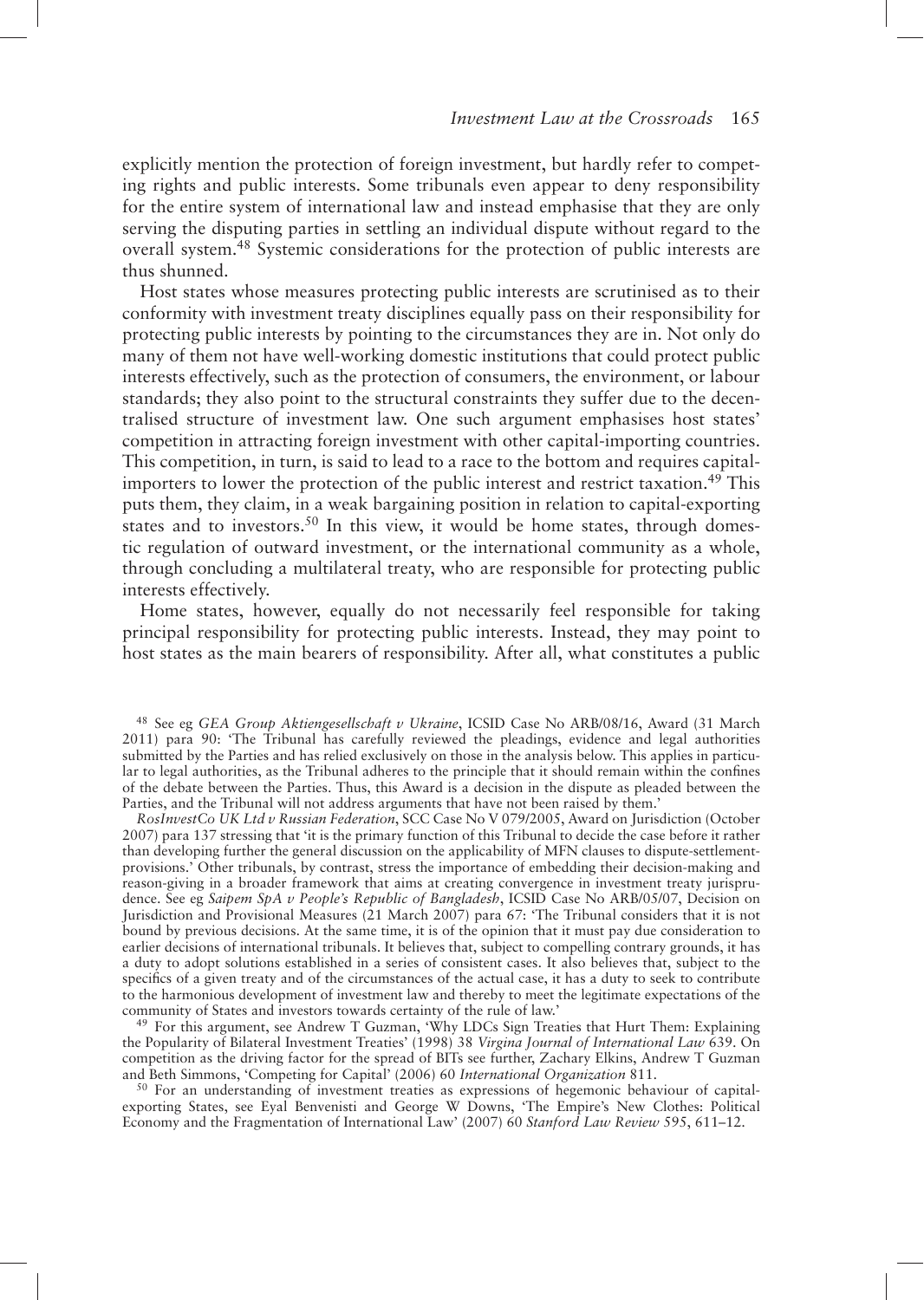interest is normally an internal matter that is for the host state to decide and to implement. Furthermore, unilateral regulation in home states is not necessarily effective in protecting public interests in investor-state relations because investors could escape unilateral home state regulation by moving the home base of problematic investment activities to another jurisdiction without comparably strict regulation of outward foreign investment. Similarly, international organisations active in the field of foreign investment by themselves cannot necessarily act effectively to protect public interests without the necessary competences and support of their respective Member States, as these are themselves home and host states of foreign investment activities. They may not only have opposing interests, but may make each other responsible for closing the gaps in the protection of public interests. This irresponsibility carousel must be stopped in order to effectively protect public interests. The question is how.

#### **D. Shared Responsibility to Protect Public Interests**

One way to stop the irresponsibility carousel would be to destroy the decentralised system as it exists altogether and to replace it with more centralised structures, both in substance and procedure. A multilateral treaty combined with a permanent international investment court would achieve that aim. While a multilateral regime would indeed be attractive in providing uniform rules for investor-state relations worldwide, the prospects that such an ambitious project will see the light of day any time soon are dim. The creation of a multilateral investment treaty has failed repeatedly in the not-too-distant past, first in the Organisation for Economic Co-operation and Development's (OECD's) Multilateral Agreement on Investment in the late 1990s, and later on as part of the Singapore Issues in the World Trade Organization (WTO).<sup>51</sup> The closest we are currently likely going to get to multilateralism is through a consolidation of BITs into mega-regionals, such as the Trans-Pacific Partnership (TPP) or the Transatlantic Trade and Investment Partnership (TTIP), currently under negotiation.<sup>52</sup> This does not mean that multilateral approaches on some aspects of investment law are not possible. The Convention on Transparency in Treaty-based Investor-State Arbitration, adopted by the United Nations General Assembly on 10 December 2014, which will introduce broad transparency rules into investment treaty-based arbitrations, independently of the applicable institutional rules, is an example.<sup>53</sup> However, more general multilateral reform projects are likely to require many more years to ripen.

Another way, and one that is more immediately effective, is to develop conceptual approaches that are able to ensure accountability and responsibility for the protection of public interests already in the existing structure and to explore whether and how such approaches can be brought to bear as part of the law that already exists

<sup>51</sup> See Schill (n 34) 49–60.<br>52 See ibid 49–60.<br>53 UNGA Res 69/116 (10 December 2014) UN Doc A/RES/69/116.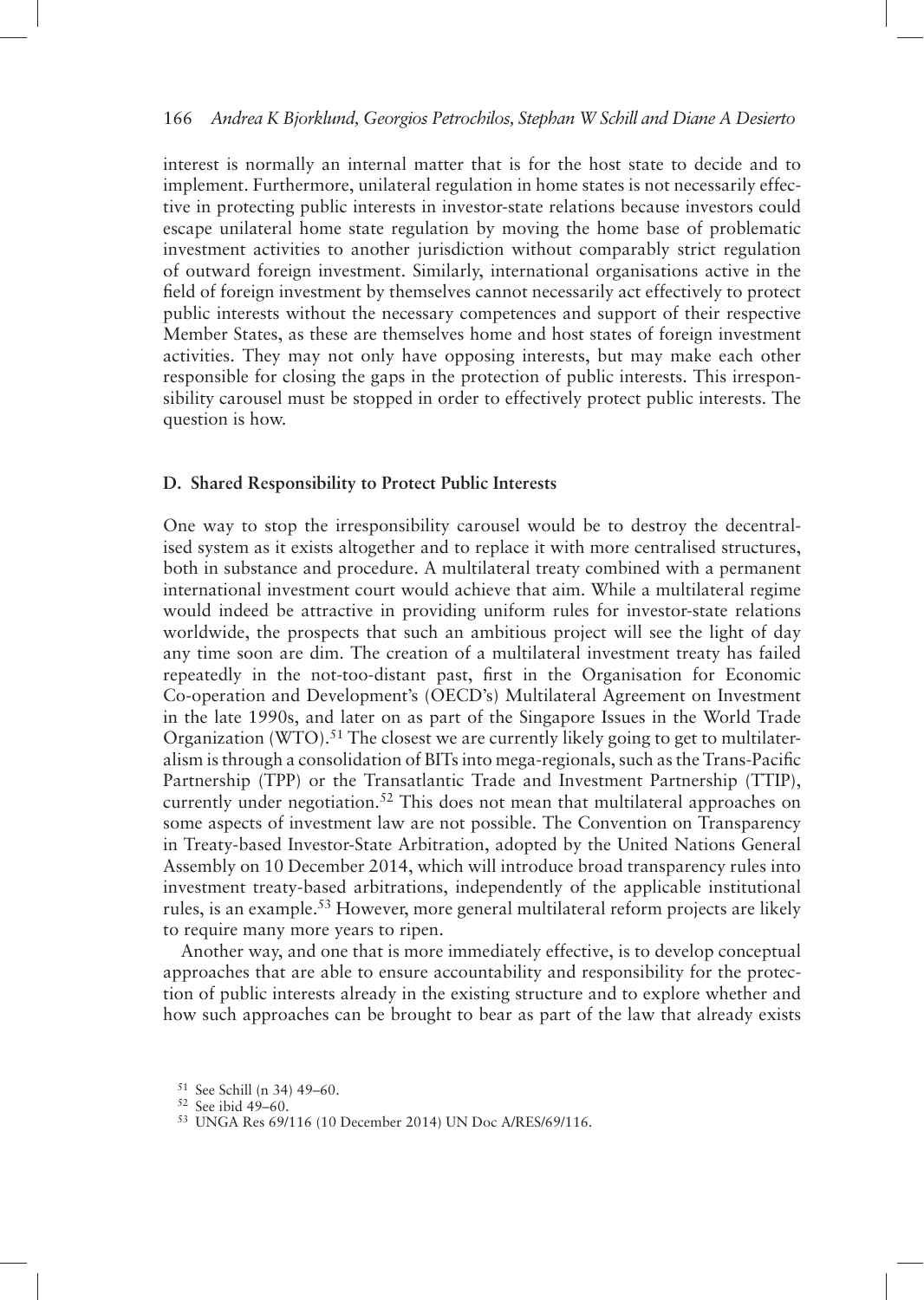and in the context of existing investment treaty negotiations. A concept that, in my view, could address responsibility and accountability successfully in a decentralised system and provide a remedy against the irresponsibility carousel is the concept of ' shared responsibility'.

Instead of asking who among several actors and institutions is responsible for protecting public interests, this concept posits that in principle all actors and institutions bear responsibility for achieving policy goals that are in the common interests of all actors, such as the protection of public interests, be it the environment, human rights, labour standards, public health and morals, or international peace and security. The idea of shared responsibility prevents individual actors, or classes of actors, from denying responsibility for protecting public interests by pointing to alternative addressees who should be in charge. Instead, the concept of shared responsibility requires them to work jointly in achieving a common goal or public policy, which is the protection of public interests through mutual support and mutual control.

Certainly, the idea of 'shared responsibility' is not yet mainstreamed in international law and global governance theory. This notwithstanding, it is actively being developed in the light of the need to prevent harm to affected rights and interests in the context of coordination and joint action of international actors to meet certain common policy goals. André Nollkaemper's project on Shared Responsibility in International Law (SHARES), for example, spearheads efforts to adapt the law of international responsibility, of states as well as international organisations, so as to deal more effectively and fairly with injury caused to third parties by joint activities of international actors through the concept of 'shared responsibility'.<sup>54</sup>

Yet the idea of 'shared responsibility' does not only resonate in connection with the law of international torts. It also falls on fruitful ground as a concept to address the interrelationship of independent public actors that operate under a common governance regime, which aims at achieving certain policy goals but does not impose hierarchical structures among those actors. An example of such a situation can be found in the context of the EU, where both EU organs and Member States act jointly in order to achieve common European policy goals without the existence of a hierarchical order among Member States and in relation to the EU.

Rather, EU organs and Member States interact in what many scholars of EU constitutional law, in particular in Germany, conceptualise as a 'composite structure' ( *Verbund*). 55 This concept highlights the autonomy of the actors at different levels (EU and national) and transcends ideas of supra- and subordination, while stressing their mutual dependence and the need to cooperate in order to be able to achieve common goals.<sup> $56$ </sup> The need to cooperate, in turn, corresponds to a duty of both

Europäischen Verwaltungsrechts' in Eberhard Schmidt-Aßmann and Bettina Schöndorf-Haubold (eds),

<sup>54</sup> See Nollkaemper and Jacobs (n 33); André Nollkaemper and Ilias Plakokefalos (eds), *Principles of Shared Responsibility in International Law: An Appraisal of the State of the Art* (Cambridge University

<sup>&</sup>lt;sup>55</sup> See Christoph Schönberger, 'Die Europäische Union als Bund' (2004) 129 *Archiv des öffentlichen Rechts* 81 (with further references). For a similar view outside Germany, see Leonard FM Besselink, *A Composite European Constitution* (Europa Law Publishing, 2007); Luis I Gordillo, *Interlocking Constitutions — Towards an Interordinal Theory of National, European and UN Law* (Hart Publishing, 2012).<br><sup>56</sup> Eberhard Schmidt-Aßmann, 'Einleitung: Der Europäische Verwaltungsverbund und die Rolle des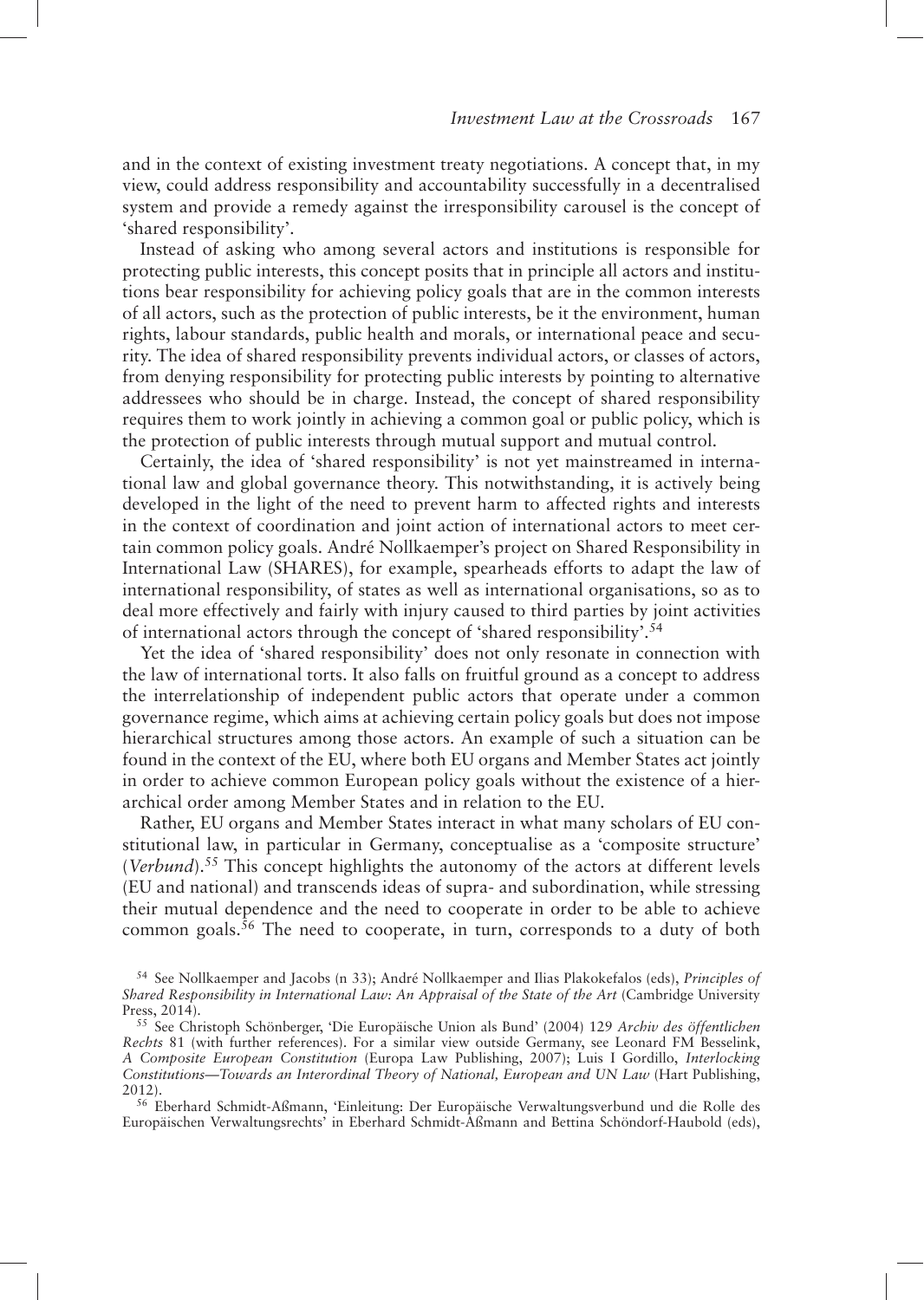the EU and its organs, on the one hand, as well as Member States, on the other, to exercise what Piet Eeckhout calls 'limited and shared jurisdiction' in the context of an integrated legal system.<sup>57</sup> While every actor in that system continues to exercise jurisdiction according to its own rules and mandates, this jurisdiction is limited to the extent that the norms at stake are shared with other systems and actors in order to avoid conflicts and incoherence across actors. Limited and shared jurisdiction, therefore, comprise the idea of a duty to further and to protect what is in the common, or public interest.

Similar considerations as those developed in the context of multi-actor action in international law and multi-level governance are also informative when asking which actors in international investment law should protect public interests. The idea of shared responsibility suggests that all actors—tribunals, host states, home states, international organisations, and the international community as a wholebear responsibility for protecting public interests.

The form that action of each class of actors can take, of course, differs. Host and home states can recalibrate investment treaties in order to meet their responsibilities towards clarifying the fact that investment protection cannot unduly restrict governments' policy space to protect public interests.<sup>58</sup> Similarly, they can enter joint interpretations of existing investment treaties to that effect, in particular where investment tribunals do not sufficiently take account of public interests in their decision-making practice. 59

Arbitral tribunals, in turn, can make use of interpretative techniques that integrate the protection of public interests into their decision-making,  $60$  such as proportionality analysis,<sup>61</sup> and exercise appropriate degrees of deference vis-à-vis government action that is taken to pursue non-investment public interests. 62 Finally, international

<sup>58</sup> On this recalibration, see José E Alvarez, 'Why Are We "Re-calibrating" Our Investment Treaties?' (2010) 4 *World Arbitration and Mediation Review* 143. 59 On the dual role of states as parties to disputes and makers of the applicable law, see Anthea

Roberts, 'Power and Persuasion in Investment Treaty Interpretation: The Dual Role of States' (2010) 104 *American Journal of International Law* 179.<br><sup>60</sup> For public interests protected under international law, the principle of systemic integration contained

in the Vienna Convention on the Law of Treaties (adopted 23 May 1969, entered into force 27 January 1980) 1155 UNTS 331 (VCLT) Art 31(3)(c) is of particular importance in this context, see Campbell McLachlan, 'The Principle of Systemic Integration and Article 31(3)(c) of the Vienna Convention' (2005)<br>54 International and Comparative Law Quaterly 279.

<sup>61</sup> See Benedict Kingsbury and Stephan W Schill, 'Public Law Concepts to Balance Investors' Rights with State Regulatory Actions in the Public Interest—The Concept of Proportionality' in Schill (n 44)  $75$ ; Alec Stone Sweet, 'Investor-State Arbitration: Proportionality's New Frontier' (2010) 4 *Law and Ethics of Human Rights* 47; Erlend Leonhardsen, ' Looking for Legitimacy: Exploring Proportionality Analysis in Investment Treaty Arbitration '(2012) 3 *Journal of International Dispute Settlement* 95; Caroline Henckels, 'Indirect Expropriation and the Right to Regulate: Revisiting Proportionality Analysis and the<br>Standard of Review in Investor-State Arbitration' (2012) 15 Journal of International Economic Law 223.

<sup>62</sup> See further, Stephan W Schill, 'Deference in Investment Treaty Arbitration: Re-conceptualizing the Standard of Review '(2012) 3 *Journal of International Dispute Settlement* 577.

Der Europäische Verwaltungsverbund (Mohr Siebeck, 2005) 1, 6ff; Andreas Voßkuhle, 'Multilevel Cooperation of the European Constitutional Courts: Der Europäische Verfassungsgerichtsverbund' (2010) 6 *European Constitutional Law Review* 175, 183–84.

 $57$  Piet Eeckhout, 'Human Rights and the Autonomy of EU Law: Pluralism or Integration?' (2013) 66<br>Current Leval Problems 169.